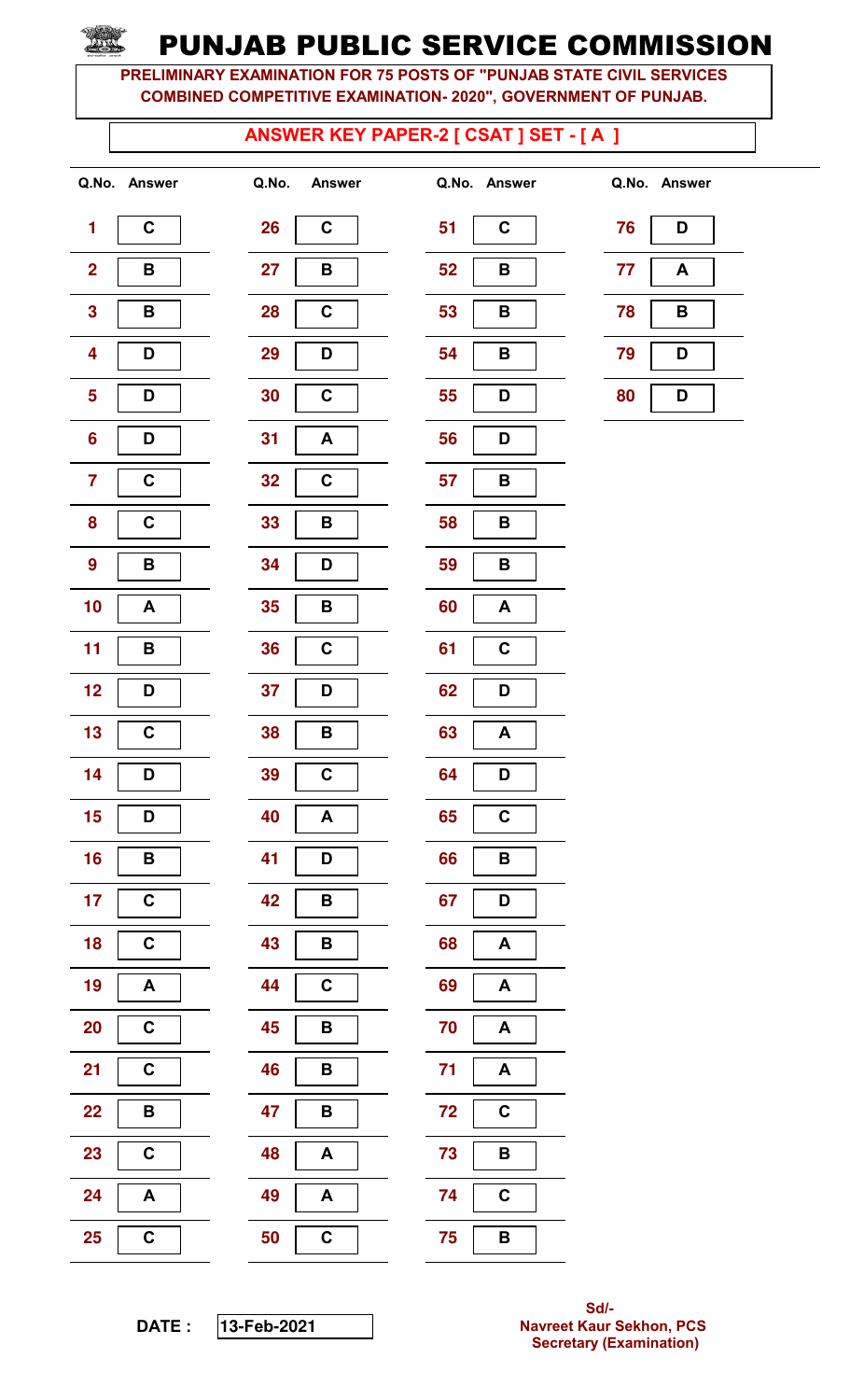PRELIMINARY EXAMINATION FOR 75 POSTS OF "PUNJAB STATE CIVIL SERVICES COMBINED COMPETITIVE EXAMINATION- 2020", GOVERNMENT OF PUNJAB.

#### ANSWER KEY PAPER-2 [ CSAT ] SET - [ B ]

| 1                       | C           |
|-------------------------|-------------|
| $\overline{\mathbf{c}}$ | $\mathbf C$ |
| 3                       | A           |
| 4                       | C           |
| 5                       | C           |
| 6                       | B           |
| 7                       | C           |
| 8                       | A           |
| 9                       | $\mathbf C$ |
| 10                      | C           |
| 11                      | B           |
| 12                      | C           |
| 13                      | D           |
| 14                      | C           |
| 15                      | A           |
| 16                      | C           |
| 17                      | B           |
| 18                      | D           |
| 19                      | B           |
| 20                      | C           |
| 21                      | D           |
| <u>22</u>               | B           |
| 23                      | C           |
| 24                      | A           |
| 25                      | D           |

|                         | Q.No. Answer | Q.No.     | <b>Answer</b>    |    | Q.No. Answer     |    | Q.No. Answer |
|-------------------------|--------------|-----------|------------------|----|------------------|----|--------------|
| 1                       | $\mathbf C$  | <b>26</b> | B                | 51 | $\mathbf C$      | 76 | A            |
| $\overline{\mathbf{2}}$ | $\mathbf C$  | 27        | В                | 52 | B                | 77 | B            |
| $\mathbf{3}$            | A            | 28        | $\mathbf C$      | 53 | B                | 78 | B            |
| $\overline{\mathbf{4}}$ | $\mathbf C$  | 29        | В                | 54 | D                | 79 | D            |
| $\overline{\mathbf{5}}$ | C            | 30        | В                | 55 | D                | 80 | D            |
| $6\phantom{a}$          | B            | 31        | В                | 56 | D                |    |              |
| $\overline{7}$          | $\mathbf C$  | 32        | A                | 57 | $\mathbf C$      |    |              |
| 8                       | A            | 33        | A                | 58 | $\mathbf C$      |    |              |
| 9                       | $\mathbf C$  | 34        | $\mathbf C$      | 59 | B                |    |              |
| 10                      | $\mathbf C$  | 35        | $\mathbf C$      | 60 | A                |    |              |
| 11                      | B            | 36        | B                | 61 | B                |    |              |
| 12                      | $\mathbf C$  | 37        | В                | 62 | D                |    |              |
| 13                      | D            | 38        | B                | 63 | $\mathbf C$      |    |              |
| 14                      | $\mathbf C$  | 39        | D                | 64 | D                |    |              |
| 15                      | A            | 40        | D                | 65 | D                |    |              |
| 16                      | $\mathbf C$  | 41        | $\, {\bf B}$     | 66 | $\, {\bf B}$     |    |              |
| 17                      | B            | 42        | В                | 67 | A                |    |              |
| 18                      | D            | 43        | B                | 68 | $\blacktriangle$ |    |              |
| 19                      | B            | 44        | $\blacktriangle$ | 69 | D                |    |              |
| <b>20</b>               | $\mathbf C$  | 45        | $\mathbf C$      | 70 | A                |    |              |
| 21                      | D            | 46        | D                | 71 | $\mathbf C$      |    |              |
| 22                      | B            | 47        | A                | 72 | B                |    |              |
| 23                      | $\mathbf C$  | 48        | D                | 73 | A                |    |              |
| 24                      | A            | 49        | $\mathbf C$      | 74 | $\mathbf C$      |    |              |
| <b>25</b>               | D            | 50        | B                | 75 | D                |    |              |

| Q.NO. | Answer |  |
|-------|--------|--|
| 51    | C      |  |
| 52    | B      |  |
| 53    | В      |  |
| 54    | D      |  |
| 55    | D      |  |
| 56    | D      |  |
| 57    | C      |  |
| 58    | C      |  |
| 59    | В      |  |
| 60    | A      |  |
| 61    | B      |  |
| 62    | D      |  |
| 63    | C      |  |
| 64    | D      |  |
| 65    | D      |  |
| 66    | В      |  |
| 67    | A      |  |
| 68    | Α      |  |
| 69    | D      |  |
| 70    | Α      |  |
| 71    | C      |  |
| 72    | B      |  |
| 73    | A      |  |
| 74    | C      |  |
| 75    | D      |  |

| 76 | A |  |
|----|---|--|
| 77 | В |  |
| 78 | B |  |
| 79 | D |  |
| 80 | D |  |

DATE : **13-**Feb**-2021**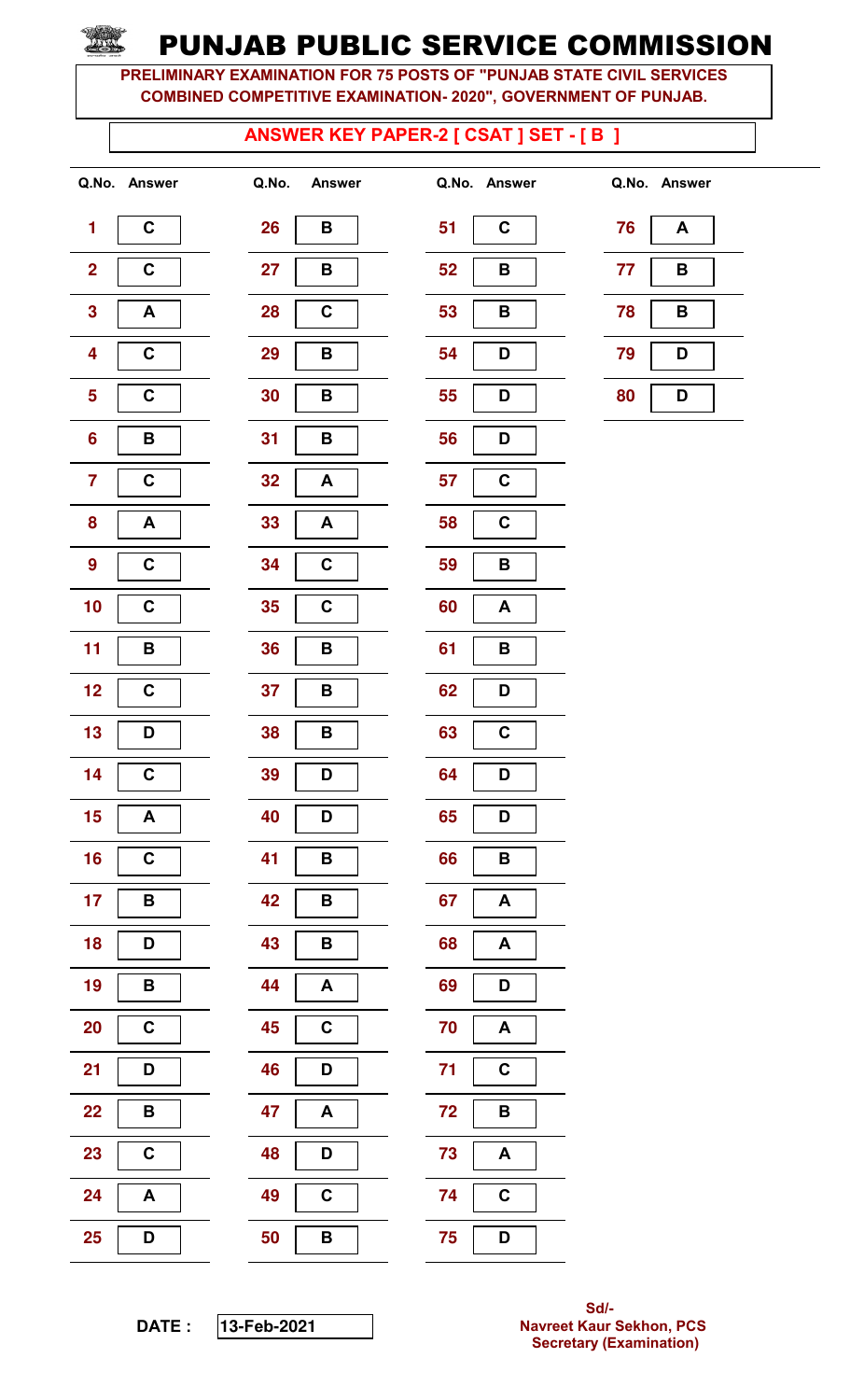PRELIMINARY EXAMINATION FOR 75 POSTS OF "PUNJAB STATE CIVIL SERVICES COMBINED COMPETITIVE EXAMINATION- 2020", GOVERNMENT OF PUNJAB.

#### ANSWER KEY PAPER-2 [ CSAT ] SET - [ C ]

| 1                       | C         |
|-------------------------|-----------|
| $\overline{\mathbf{c}}$ | D         |
| 3                       | В         |
| 4                       | C         |
| 5                       | A         |
| 6                       | D         |
| 7                       | В         |
| 8                       | B         |
| 9                       | C         |
| 10                      | B         |
| 11                      | B         |
| 12                      | В         |
| 13                      | Α         |
| 14                      | A         |
| 15                      | C         |
| 16                      | $\bar{c}$ |
| 17                      | B         |
| 18                      | B         |
| 19                      | B         |
| 20                      | D         |
| 21                      | D         |
| <u>22</u>               | В         |
| 23                      | В         |
| 24                      | В         |
|                         |           |

|                         | Q.No. Answer | Q.No.<br><b>Answer</b> | Q.No. Answer                    |    | Q.No. Answer |
|-------------------------|--------------|------------------------|---------------------------------|----|--------------|
| $\mathbf{1}$            | $\mathbf C$  | 26<br>$\mathbf C$      | 51<br>$\mathbf C$               | 76 | B            |
| $\overline{\mathbf{2}}$ | D            | 27<br>D                | 52<br>$\mathbf C$               | 77 | B            |
| $\mathbf{3}$            | B            | <b>28</b><br>A         | 53<br>B                         | 78 | D            |
| $\overline{\mathbf{4}}$ | $\mathbf C$  | 29<br>D                | 54<br>$\mathbf C$               | 79 | D            |
| $\overline{\mathbf{5}}$ | A            | $\mathbf C$<br>30      | 55<br>A                         | 80 | D            |
| $6\phantom{a}$          | D            | 31<br>B                | 56<br>$\mathbf C$               |    |              |
| $\overline{7}$          | B            | $\mathbf C$<br>32      | 57<br>$\mathbf C$               |    |              |
| 8                       | B            | 33<br>В                | 58<br>B                         |    |              |
| $\boldsymbol{9}$        | $\mathbf C$  | 34<br>В                | 59<br>$\mathbf C$               |    |              |
| 10                      | B            | 35<br>D                | 60<br>D                         |    |              |
| 11                      | B            | 36<br>D                | $\mathbf C$<br>61               |    |              |
| 12                      | B            | 37<br>D                | 62<br>A                         |    |              |
| 13                      | A            | $\mathbf C$<br>38      | 63<br>$\mathbf C$               |    |              |
| 14                      | A            | 39<br>C                | 64<br>B                         |    |              |
| 15                      | $\mathbf C$  | 40<br>B                | 65<br>D                         |    |              |
| 16                      | $\mathbf C$  | 41<br>A                | 66<br>B                         |    |              |
| 17                      | B            | 42<br>B                | 67<br>A                         |    |              |
| 18                      | B            | 43<br>D                | 68<br>D                         |    |              |
| 19                      | B            | 44<br>C                | 69<br>A                         |    |              |
| 20                      | D            | 45<br>D                | 70<br>A                         |    |              |
| 21                      | D            | 46<br>D                | 71<br>B                         |    |              |
| 22                      | B            | 47<br>B                | 72<br>$\boldsymbol{\mathsf{A}}$ |    |              |
| 23                      | B            | $\mathbf C$<br>48      | 73<br>$\mathbf C$               |    |              |
| 24                      | B            | 49<br>$\mathbf C$      | 74<br>$\mathbf C$               |    |              |
| $25\phantom{.0}$        | A            | 50<br>$\boldsymbol{A}$ | 75<br>A                         |    |              |

|    | Q.No. Answer            |  |
|----|-------------------------|--|
| 51 | C                       |  |
| 52 | C                       |  |
| 53 | В                       |  |
| 54 | C                       |  |
| 55 | A                       |  |
| 56 | C                       |  |
| 57 | C                       |  |
| 58 | В                       |  |
| 59 | C                       |  |
| 60 | D                       |  |
| 61 | $\overline{\mathsf{c}}$ |  |
| 62 | A                       |  |
| 63 | C                       |  |
| 64 | В                       |  |
| 65 | D                       |  |
| 66 | B                       |  |
| 67 | A                       |  |
| 68 | D                       |  |
| 69 | Α                       |  |
| 70 | Α                       |  |
| 71 | В                       |  |
| 72 | A                       |  |
| 73 | C                       |  |
| 74 | C                       |  |
| 75 | A                       |  |

| 76 | B |  |
|----|---|--|
| 77 | B |  |
| 78 | D |  |
| 79 | D |  |
| 80 | D |  |

DATE : **13-**Feb**-2021**